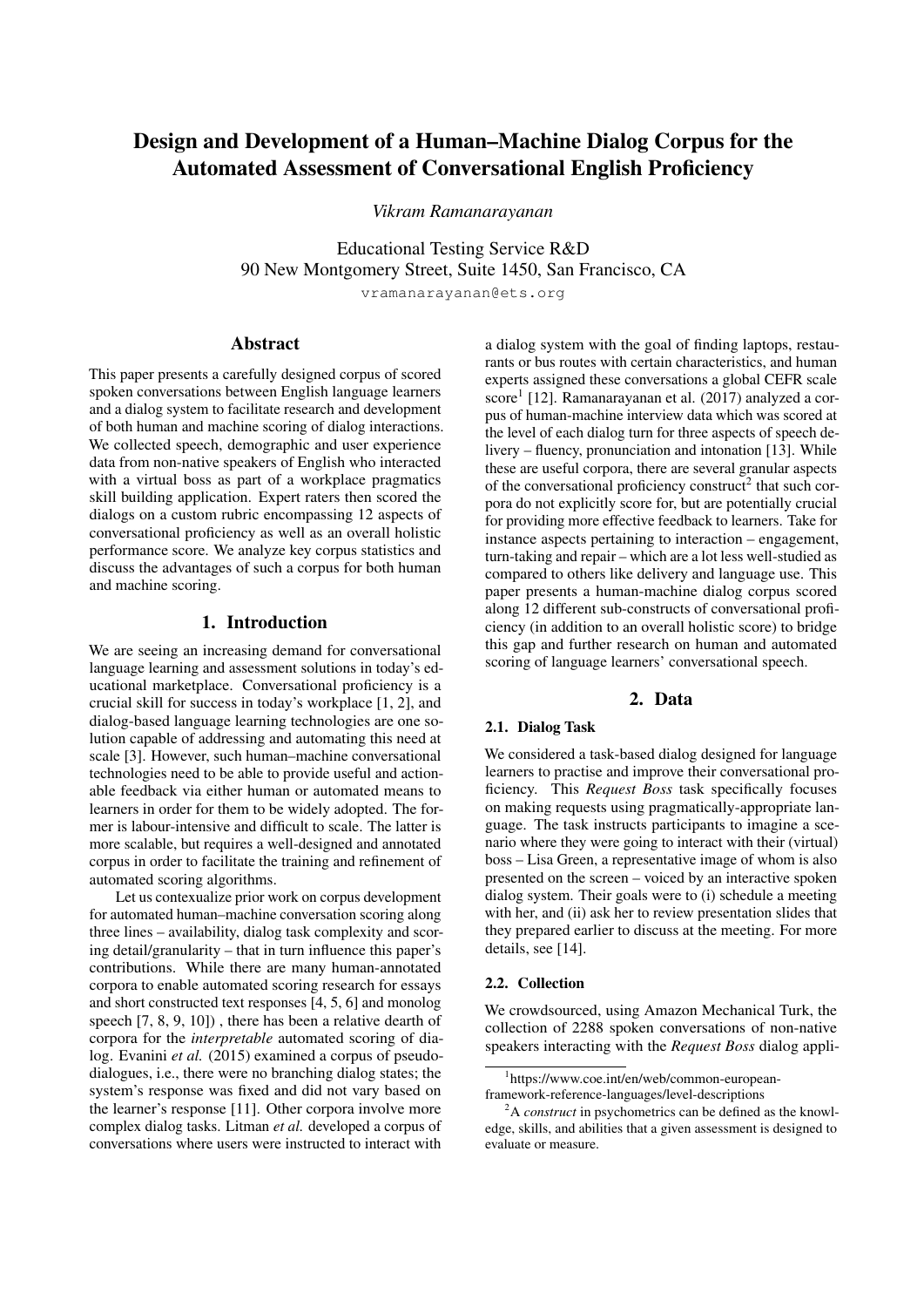cation described above. To develop and deploy this application, we leveraged HALEF<sup>3</sup>, an open-source modular cloud-based dialog system that is compatible with multiple W3C and open industry standards [3]. The HALEF dialog system logs speech data collected from participants to a data warehouse, which is then transcribed and scored.

## 2.3. User Experience Ratings

Following previous work [15, 16], to better understand how the system performs, we asked all non-native speakers to rate various aspects of their interactions with the dialog system on a scale from 1 to 5, 1 being least satisfactory and 5 being most satisfactory. We consider the following user experience metrics here:

- 1. *System latency*. This qualitative score measures perceived system response time. How debilitating is the average delay between the automated agent's response from the time the user finishes speaking to the conversation?
- 2. *System engagement*. A qualitative measure of caller's engagement with the task or the system, ranging from highly disengaged to highly engaged.
- 3. *System performance*. A qualitative measure of how the system performed as per speaker expectations and if system responses were appropriate.
- 4. *Perceived SLU*. A qualitative measure of the perceived spoken language understanding of the system, i.e., how well the system "understood" the non-native speaker.

# 3. Human Scoring

We had each of the  $N = 2288$  dialogs scored by  $R = 8$ human expert raters on a custom-designed scoring rubric. Our chosen experts all had significant experience in scoring various spoken and written assessments of English language proficiency. We based our rubric off a rubric for monolog speech scoring<sup>4</sup>, and iteratively refined it to better capture construct characteristics specific to spoken dialog. The final conversational scoring rubric defined 12 sub-constructs under the 3 broad constructs of linguistic control, task fulfillment and interaction, apart from an overall holistic score. See Table 1 for more details.

We decided to triple score each dialog response in order to improve score reliability and minimize the effect of rater bias that might otherwise arise with a small number of raters. We chose our scoring design matrix (a N x R binary matrix where the  $(n, r)$ <sup>th</sup> entry is 1 if the  $n^{th}$  dialog response is scored by the  $r^{th}$  rater, and 0 otherwise) to satisfy the following criteria: (i) all raters had a commensurate number of responses to rate, and (ii) each rater scored a different subset of files. The second criterion introduces an element of randomization, which

Table 1: *Human scoring rubric for interaction aspects of conversational proficiency. Scores are assigned on a Likert scale from 1-4 ranging from low to high proficiency. A score of 0 is assigned when there were issues with audio quality or system malfunction or off-topic or empty responses.*

| Construct                           | Sub-construct                       | Description                                      |  |
|-------------------------------------|-------------------------------------|--------------------------------------------------|--|
|                                     | Fluency                             | Examines to what extent the response includes    |  |
|                                     |                                     | pauses at appropriate locations to formulate     |  |
|                                     |                                     | ideas and good tempo with minimal hesitation.    |  |
| Linguistic                          | Pronunciation                       | Examines to what extent the response L1 in-      |  |
|                                     |                                     | fluence and word-level pronunciation impacts     |  |
|                                     |                                     | intelligibility.                                 |  |
| Control                             | Rhythm                              | Examines the extent to which appropriate         |  |
|                                     |                                     | sentence-level intonation and stress is used to  |  |
|                                     |                                     | convey meaning without hindering intelligibil-   |  |
|                                     |                                     | ity.                                             |  |
|                                     | Grammar<br>$\overline{\mathcal{X}}$ | Examines the extent to which range of grammar    |  |
|                                     | Vocabulary                          | structures and vocabulary is accurately used to  |  |
|                                     |                                     | express clear and precise meanings.              |  |
|                                     | Topic                               | Examines to what extent the responses are uni-   |  |
|                                     |                                     | formly on topic and relevant.                    |  |
| Topic                               | Elaboration                         | Examines the extent to which arguments are       |  |
|                                     |                                     | developed taking into account dialog history     |  |
|                                     |                                     | and with minimal or no repetition.               |  |
| Development Structure               |                                     | Evaluates the structure of the discourse and     |  |
|                                     |                                     | chain of reasoning, along with the appropriate   |  |
|                                     |                                     | use of discourse markers.                        |  |
|                                     | <b>Task</b>                         | Evaluates how well the user accomplished the     |  |
|                                     |                                     | task over the course of the interaction.         |  |
|                                     | Engagement                          | Examines the extent to which the user engages    |  |
|                                     |                                     | with the dialog agent and responds in a thought- |  |
|                                     |                                     | ful manner.                                      |  |
| Interaction                         | <b>Turn Taking</b>                  | Examines the extent to which the user takes the  |  |
|                                     |                                     | floor at appropriate points in the conversation  |  |
|                                     |                                     | without noticeable interruptions or gaps.        |  |
|                                     | Repair                              | Examines the extent to which the user success-   |  |
|                                     |                                     | fully initiates and completes a repair in case   |  |
|                                     |                                     | of a misunderstanding or error by the dialog     |  |
|                                     |                                     | agent.                                           |  |
|                                     | Appropriateness                     | Examines the extent to which the user reacts to  |  |
|                                     |                                     | the dialog agent in a pragmatically appropriate  |  |
|                                     |                                     | manner.                                          |  |
| <b>Overall Holistic Performance</b> |                                     | Measures the overall performance.                |  |
|                                     |                                     |                                                  |  |

is important in order to prevent unwitting biases due to individual rater profiles creeping into the overall score analysis. We used a dynamic programming algorithm developed for exact counting and exact uniform sampling of matrices with specified row and column sums [17] in order to generate this scoring design matrix.

### 4. Analyses and Observations

Figure 1 shows histograms of median score distributions for each sub-construct measured. We notice that a majority of our dataset comprises medium to high proficiency speakers, as seen from the larger percentage of 3 and 4 median scores assigned across sub-constructs. See Tables 2 and 3 for example dialogs that received an median holistic score of 4 and 2, respectively.

Table 4 shows inter-rater agreement statistics – Conger  $\kappa$  and Krippendorff  $\alpha$  – for the human expert scores assigned to the data using the mReliability software tool<sup>5</sup>.

<sup>3</sup>http://halef.org

<sup>4</sup> https://www.ets.org/s/toefl/pdf/toefl speaking rubrics.pdf

<sup>5</sup>https://github.com/jmgirard/mReliability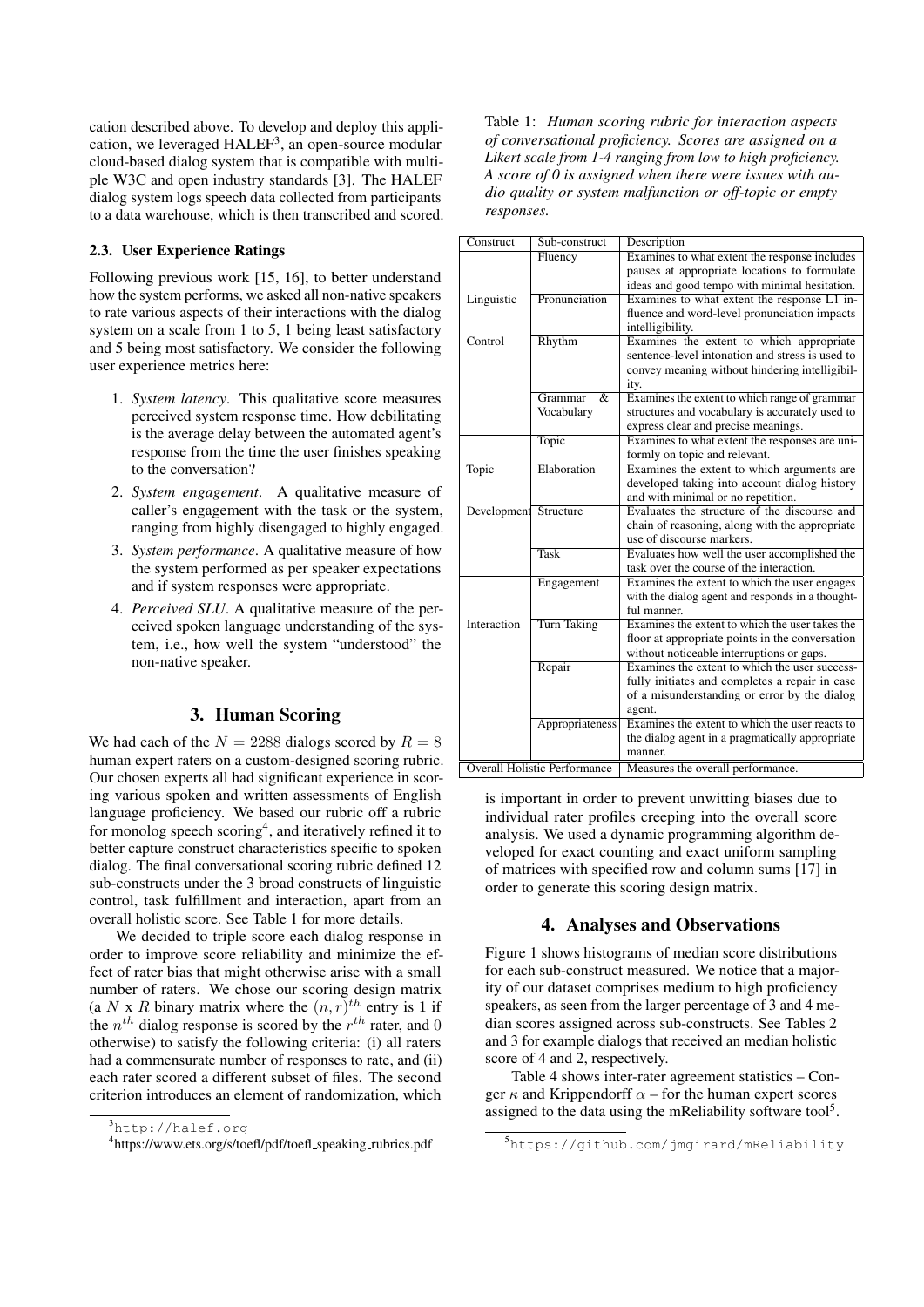

Figure 1: *Median score distributions computed over all raters.*

Table 2: *An example dialog that was assigned a median score of 4 across most dimensions (including overall score).*

| Speaker | Dialog                                                        |  |  |
|---------|---------------------------------------------------------------|--|--|
| System  | Hello?                                                        |  |  |
| Human   | Hi Lisa!                                                      |  |  |
| System  | Hi! How's it going? What can I do for you?                    |  |  |
| Human   | Uhm, I was wondering if you'd be able to have a meeting       |  |  |
|         | with me sometime this week and also if you could review my    |  |  |
|         | presentation slides before the meeting so that we can discuss |  |  |
|         | them together?                                                |  |  |
| System  | Sure, no problem. I'll review the slides as soon as you send  |  |  |
|         | them to me and I'm available on Friday at 12 for a meeting.   |  |  |
|         | Does that work for you?                                       |  |  |
| Human   | Yeah, that works. Thanks!                                     |  |  |
| System  | Was there anything else you needed?                           |  |  |
| Human   | No, thank you. That's everything.                             |  |  |
| System  | Okay, see you on Friday then.                                 |  |  |

Recall that each dialog was scored by 3 out of 8 possible raters. We observe a moderate to high agreement between raters for all dimensions of the scoring rubric, which is unsurprising given that all our raters had significant experience in rating monologic speech data.

Figure 2 shows histograms of various user experience ratings as provided by each of our 2288 speakers who interacted with the dialog system. Speakers also tended to rate the system performance and understanding degree highly and self-reported a higher engagement rating. While they rated the system latency rating relatively lower than these other metrics on average, the histogram suggests that it was not debilitating to the conversations in general.

The scoring rubric laid out in Table 1 is comprehensive, but one might expect many of the dimensions to be correlated to each other to varying degrees. We therefore computed a Spearman correlation heat map to understand the extend of this correlation between dimensions of the rubric, as well as the user experience metrics described earlier. See Figure 3. We notice, unsurprisingly, that differTable 3: *An example dialog that was assigned a median score of 2 across most dimensions (but 3 for all delivery sub-constructs).*

| Speaker | Dialog                                                        |  |  |
|---------|---------------------------------------------------------------|--|--|
| System  | Hello?                                                        |  |  |
| Human   | $<$ background noise $>$                                      |  |  |
| System  | Hi! How's it going? What can I do for you?                    |  |  |
| Human   | Yes I have meeting for next week. I also make a presentation. |  |  |
| System  | Sure, I'm available on Friday at 12. Does that work for you?  |  |  |
| Human   | Yes, it'sit's okay for me.                                    |  |  |
| System  | Was there anything else you needed?                           |  |  |
| Human   | No, I justI just wanted to talk to you.                       |  |  |
| System  | Sorry, I didn't get that. Was there anything else you needed? |  |  |
| Human   | No this is what I want to talk to you. Thank you.             |  |  |
| System  | Sorry, I'm having trouble understanding you. I have to go,    |  |  |
|         | but please feel free to call back later.                      |  |  |
| Human   | Okay thank you.                                               |  |  |

ent sub-constructs associated with delivery are very highly correlated with each other, as are sub-constructs associated with topic development. Interaction sub-constructs are also highly correlated with aspects of delivery and topic development to varying degrees. *Repair*, appropriateness, *topic* and *task* related sub-constructs in particular have a lower Spearman correlation coeffienct with aspects of delivery, relative to other interaction and topic development sub-constructs, which suggests that these dimensions contain some information that is not present in the other channels. In addition, notice that all scores are generally uncorrelated with user experience metrics, suggesting that a speaker's proficiency did not depend on his/her user experience or perception of the system performance. This is important, because an absence of this would call into question the validity of the system as an effective interlocutor to measure a speaker's interactional competence. Further, the perceived latency and engagement metrics were not as highly correlated as the two system performance metrics, which suggest that these dimensions affected, but did not solely influence the overall performance of the dialog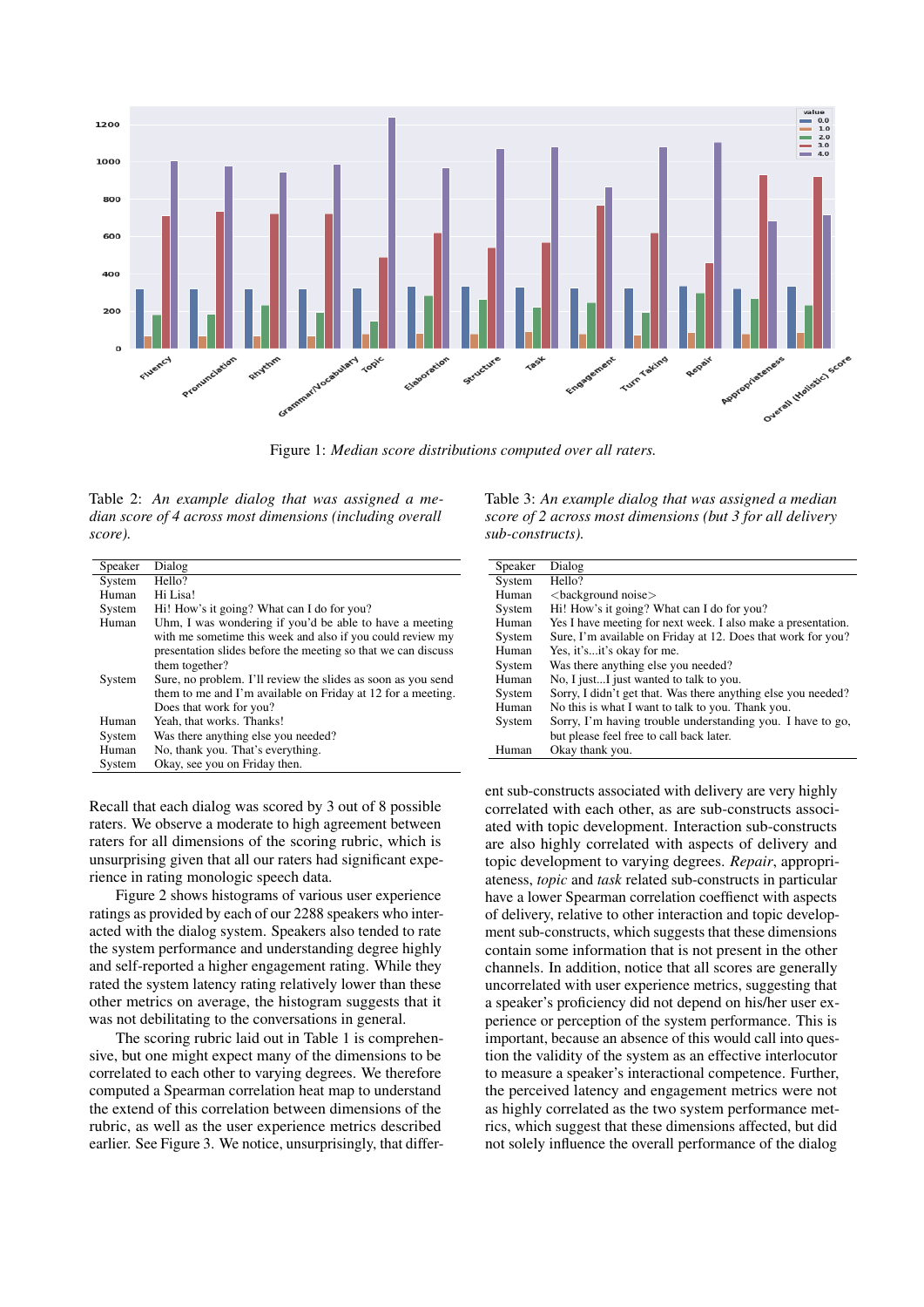| Construct                           | Sub-construct        | <b>Human IRR</b> |          |
|-------------------------------------|----------------------|------------------|----------|
|                                     |                      | $\kappa$         | $\alpha$ |
|                                     | Fluency              | 0.76             | 0.79     |
| Linguistic                          | Pronunciation        | 0.77             | 0.80     |
| Control                             | Rhythm               | 0.76             | 0.78     |
|                                     | Grammar & Vocabulary | 0.76             | 0.78     |
|                                     | Topic                | 0.70             | 0.73     |
| Topic                               | Elaboration          | 0.76             | 0.75     |
| Development                         | Structure            | 0.75             | 0.75     |
|                                     | <b>Task</b>          | 0.72             | 0.74     |
| Interaction                         | Engagement           | 0.69             | 0.72     |
|                                     | Turn Taking          | 0.71             | 0.74     |
|                                     | Repair               | 0.73             | 0.72     |
|                                     | Appropriateness      | 0.70             | 0.72     |
| <b>Overall Holistic Performance</b> | 0.75                 | 0.75             |          |

Table 4: *Human Inter Rater Agreements for the same data expressed in Krippendorff* α *and Conger* κ*.*



Figure 2: *Distributions of user experience ratings assigned by all speakers who interacted with our dialog system.*

#### system.

Figure 4 attempts to visualize the interdependence between each of the different sub-scores and the overall holistic score by non-linearly projecting the 13-dimensional vector of scores assigned to each of the 2288 dialogs into a lower dimensional manifold using the t-Stochastic Neighborhood Embedding (or t-SNE) technique [18]. The plot therefore projects each of the 2288 dialog samples from a point in 13-D space into 2-D space, with each dot in Figure 4 representing one dialog sample point. The color of the dots represent the different overall holistic score values assigned to the dialog represented by that dot. We observe that all the score classes are relatively well separated from each other with minimal overlap between them. We also note a bimodal distribution of points in score class 3, which suggests there are two distinct patterns of responses that produce a score level of 3.

# 5. Implications For Automated Scoring

This paper has presented a carefully-designed corpus of scored human–machine dialogs to facilitate automated scoring R&D for language assessment. Our analysis reveals that many proficiency subscores are correlated with each other, which will impact automated scoring algorithms, particularly the interpretability thereof. A set of features intended to capture *fluency* could also predict a score highly correlated with the trues scores for *rhythm* or *engagement* even if those features are not specifically designed to capture those aspects of the construct. This



Figure 3: *Heatmap depicting the Spearman correlations between different ratings and user experience metrics.*



Figure 4: *Visualization of the t-SNE embedding manifold of all scores.*

could pose problems for interpretability, or in order to provide feedback to learners, particularly if the interpretation or feedback involves finding the salient features that were highly weighted in forming the predicted score.

The other point to consider is that certain dimensions are more abstract, and therefore harder to score for humans, as seen from the inter-rater agreement statistics. This is particularly the case for interaction-related constructs such as engagement, appropriateness and repair. This will in turn pose a greater challenge to automated scoring algorithms.

## 6. Acknowledgments

We thank Larry Davis and Veronika Laughlin for designing the initial version of the scoring rubric, and to Faye Weidner and Hillary Molloy for coordinating with 8 scoring experts to produce a refined version of both the rubric and final scores.